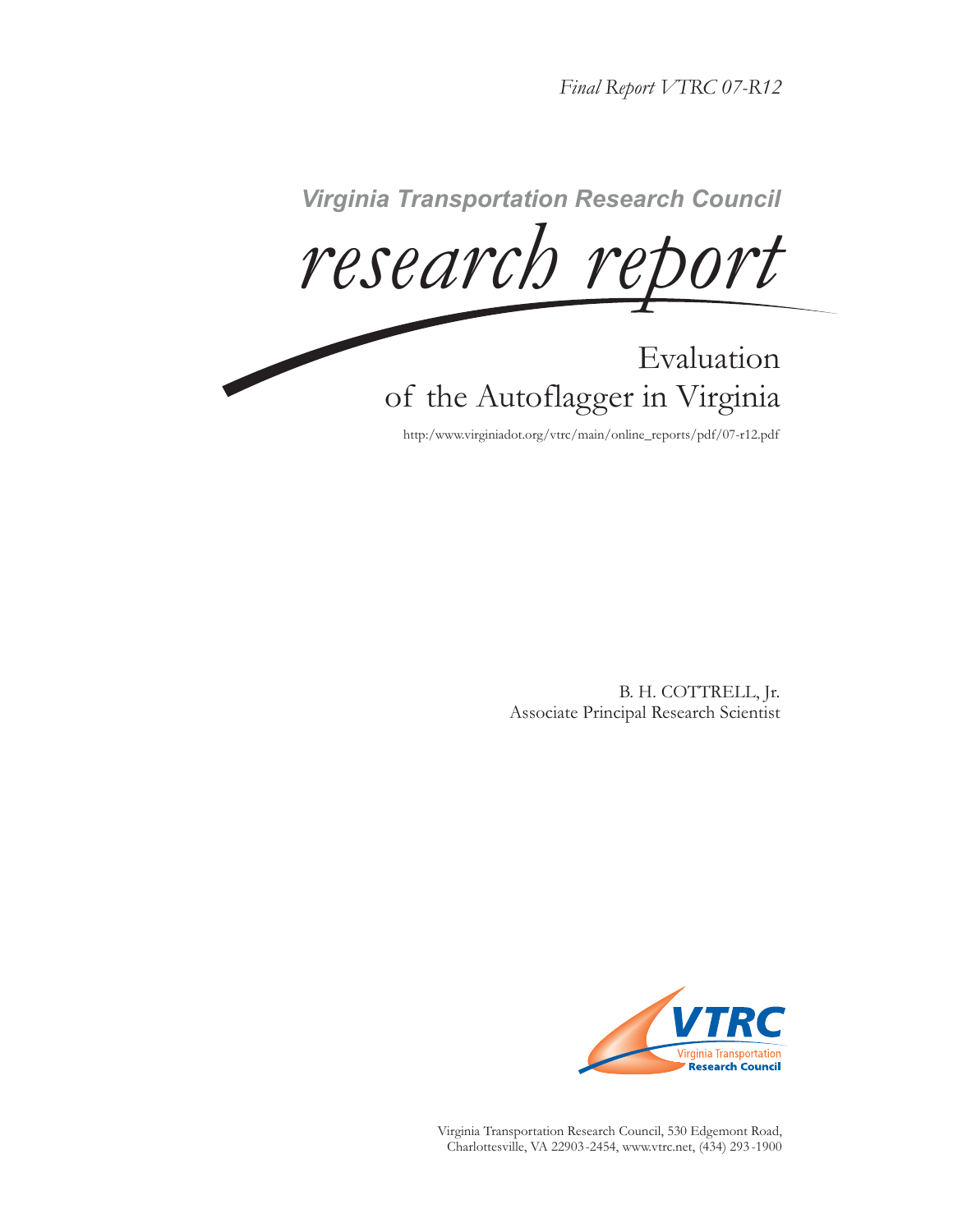|                                           | $\beta$ and $\alpha$ into the $\alpha$ in the state of $\alpha$ is the state of $\alpha$ |                                       |  |  |  |
|-------------------------------------------|------------------------------------------------------------------------------------------|---------------------------------------|--|--|--|
| 1. Report No.<br>FHWA/VTRC 07-R12         | 2. Government Accession No.                                                              | 3. Recipient's Catalog No.            |  |  |  |
| 4. Title and Subtitle                     |                                                                                          | 5. Report Date                        |  |  |  |
| Evaluation of the AutoFlagger in Virginia |                                                                                          | October 2006                          |  |  |  |
|                                           |                                                                                          |                                       |  |  |  |
|                                           |                                                                                          | 6. Performing Organization Code       |  |  |  |
| 7. Author( $s$ )                          |                                                                                          | 8. Performing Organization Report No. |  |  |  |
| B. H. Cottrell, Jr.                       |                                                                                          | <b>VTRC 07-R12</b>                    |  |  |  |
|                                           |                                                                                          |                                       |  |  |  |
| 9. Performing Organization and Address    |                                                                                          | 10. Work Unit No. (TRAIS)             |  |  |  |
| Virginia Transportation Research Council  |                                                                                          |                                       |  |  |  |
| 530 Edgemont Road                         |                                                                                          | 11. Contract or Grant No.             |  |  |  |
| Charlottesville, VA 22903                 |                                                                                          | 78779                                 |  |  |  |
|                                           |                                                                                          |                                       |  |  |  |
| 12. Sponsoring Agencies' Name and Address |                                                                                          | 13. Type of Report and Period Covered |  |  |  |
|                                           |                                                                                          | Final                                 |  |  |  |
| Virginia Department of Transportation     | <b>FHWA</b>                                                                              |                                       |  |  |  |
| 1401 E. Broad Street                      | P.O. Box 10249                                                                           | 14. Sponsoring Agency Code            |  |  |  |
| Richmond, VA 23219                        | Richmond, VA 23240                                                                       |                                       |  |  |  |
| 15. Supplementary Notes                   |                                                                                          |                                       |  |  |  |
|                                           |                                                                                          |                                       |  |  |  |

#### 16. Abstract

The AutoFlagger consists of a stop/slow paddle and supplemental signs and lights mounted on a trailer that can be operated by remote control. The AutoFlagger is classified as an automated flagger assistance device (AFAD), which is a portable traffic control system that assists a flagger operation for short-term lane closures on two-lane highways. The primary benefit is to enhance the safety of flaggers by removing them from the roadway and moving traffic while also maintaining positive control of traffic approaching the work zone. Another important benefit is that under certain conditions, one flagger can control traffic, thereby allowing the second flagger to perform other duties. Two AutoFlagger units were purchased by the Virginia Department of Transportation (VDOT), and the deployment of the units was recorded and the comments by the users were described. Other AFAD systems used by other state departments of transportation were also reviewed.

The AutoFlagger was successfully deployed by two VDOT area headquarters. Various AFADs have been used by several state departments of transportation effectively.

The Federal Highway Administration's interim approval of AFADs requires maintenance of an inventory of locations where the AFADs are used. VDOT field offices should purchase AFADs when they have determined that such a device will effectively aid them in doing more with less staff and/or improving the safety of flaggers. They should also evaluate their effectiveness, including the supplemental signing, and send the evaluation results to VDOT's Traffic Engineering Division. After reviewing this information, VDOT's Traffic Engineering Division should decide how VDOT will use AFADs.

| 17 Key Words                                                | 18. Distribution Statement                                        |  |                        |           |
|-------------------------------------------------------------|-------------------------------------------------------------------|--|------------------------|-----------|
| flagging, AutoFlagger, AFADs, work zones, temporary traffic | No restrictions. This document is available to the public through |  |                        |           |
| control                                                     | NTIS, Springfield, VA 22161.                                      |  |                        |           |
| 19. Security Classif. (of this report)<br>Unclassified      | 20. Security Classif. (of this page)<br>Unclassified              |  | 21. No. of Pages<br>15 | 22. Price |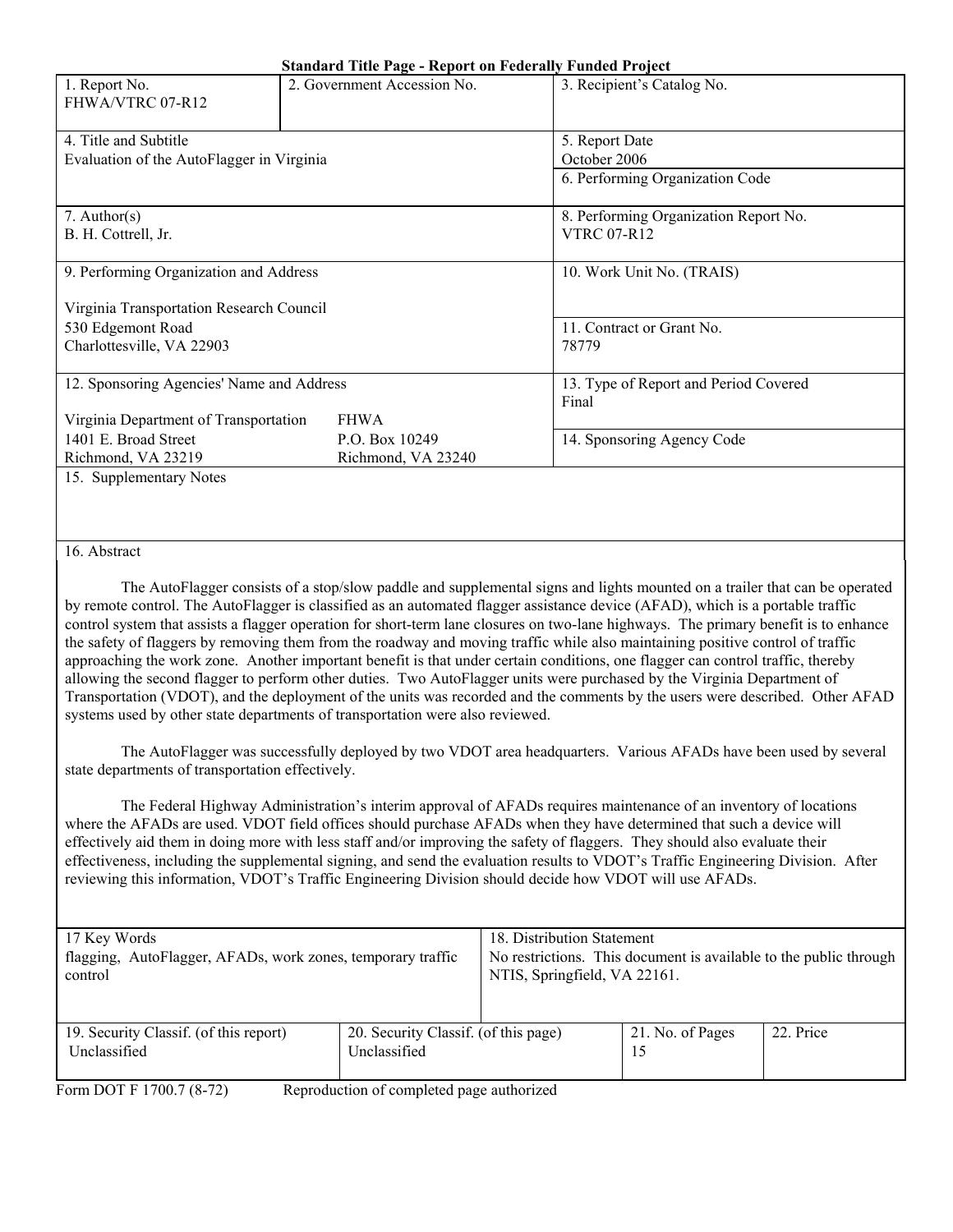## **FINAL REPORT**

# **EVALUATION OF THE AUTOFLAGGER IN VIRGINIA**

**B. H. Cottrell, Jr. Associate Principal Research Scientist** 

Virginia Transportation Research Council (A partnership of the Virginia Department of Transportation and the University of Virginia since 1948)

In Cooperation with the U.S. Department of Transportation Federal Highway Administration

Charlottesville, Virginia

October 2006 VTRC 07-R12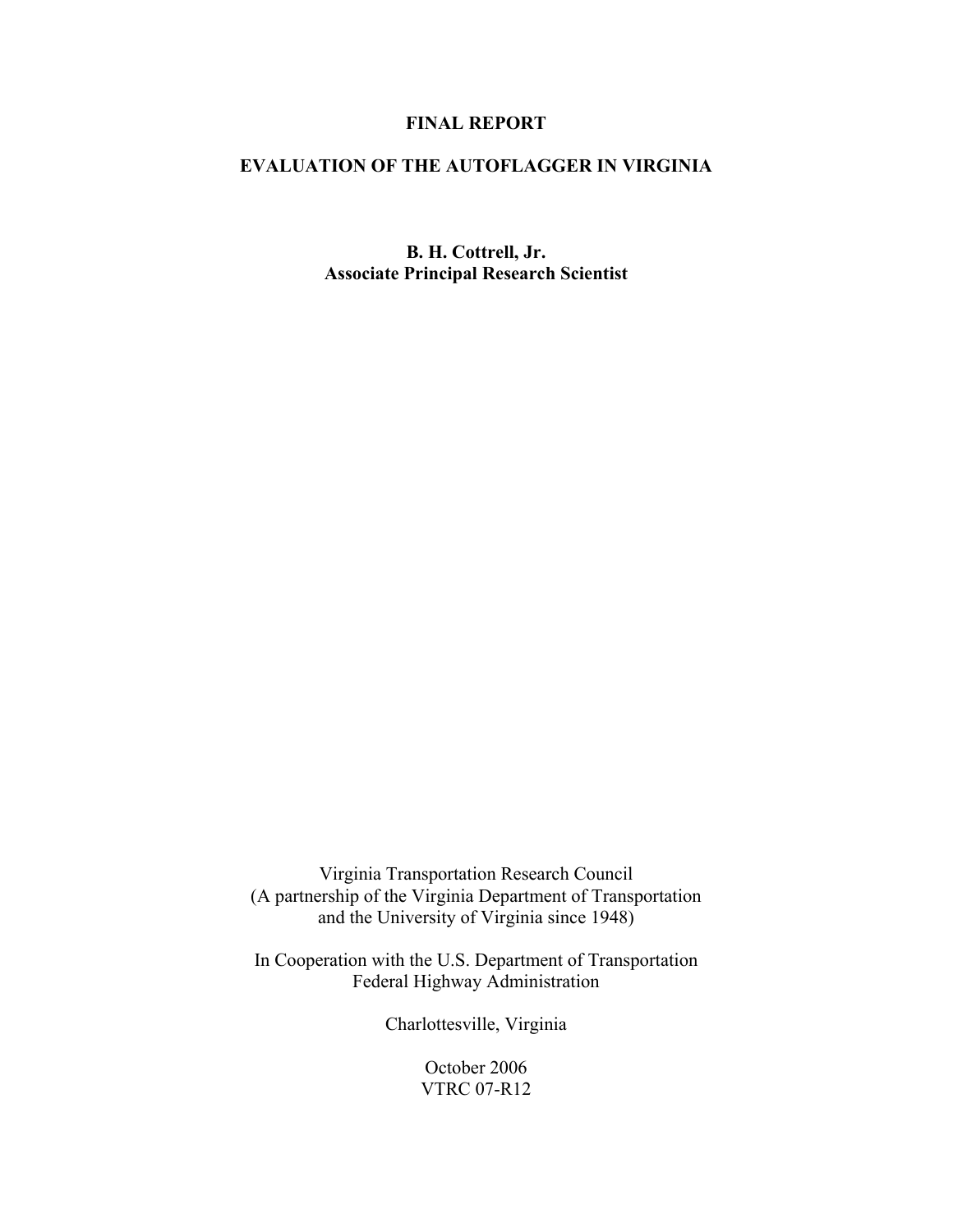# **DISCLAIMER**

The contents of this report reflect the views of the author, who is responsible for the facts and the accuracy of the data presented herein. The contents do not necessarily reflect the official views or policies of the Virginia Department of Transportation, the Commonwealth Transportation Board, or the Federal Highway Administration. This report does not constitute a standard, specification, or regulation.

> Copyright 2006 by the Commonwealth of Virginia. All rights reserved.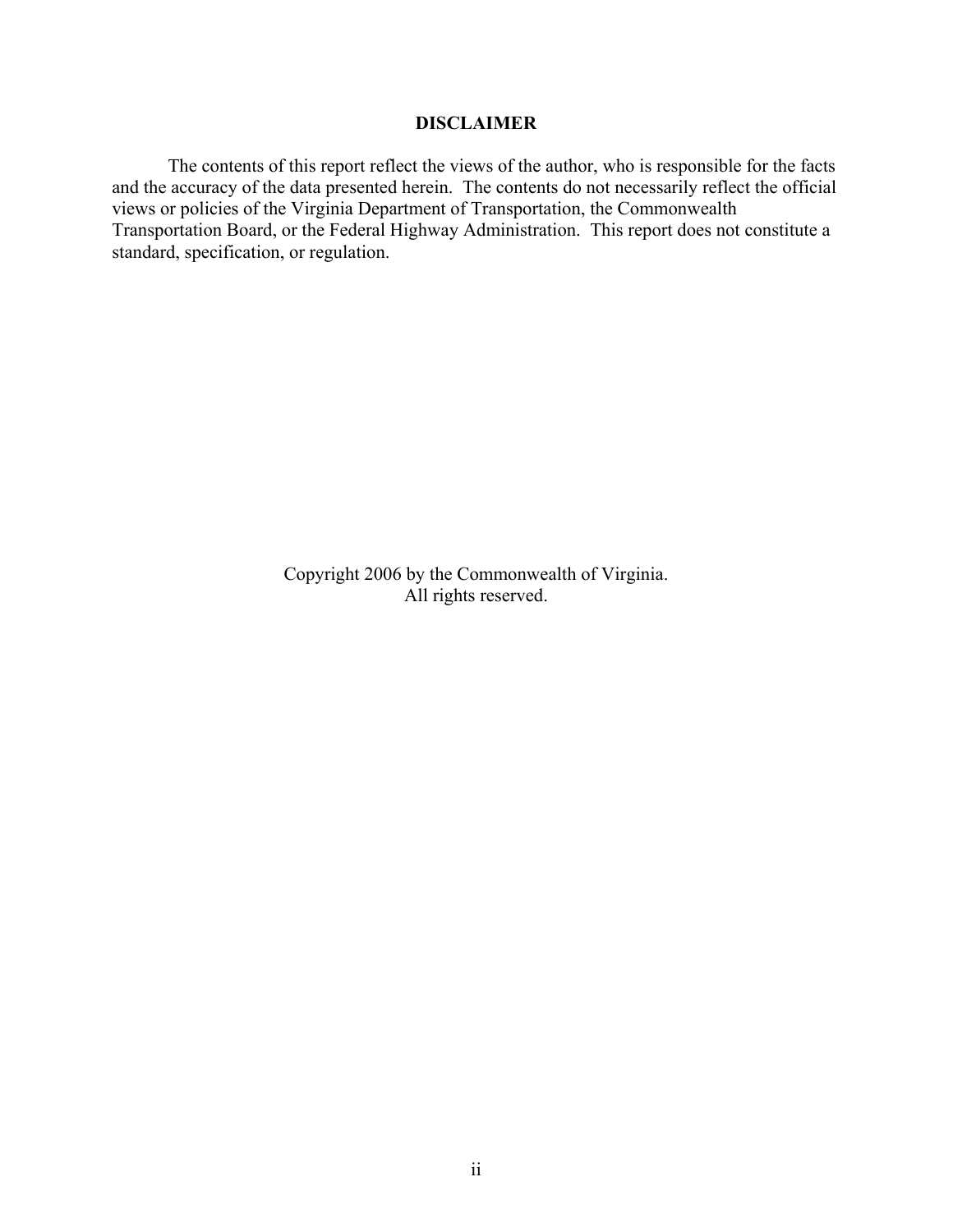### **ABSTRACT**

The AutoFlagger consists of a stop/slow paddle and supplemental signs and lights mounted on a trailer that can be operated by remote control. The AutoFlagger is classified as an automated flagger assistance device (AFAD), which is a portable traffic control system that assists a flagger operation for short-term lane closures on two-lane highways. The primary benefit is to enhance the safety of flaggers by removing them from the roadway and moving traffic while also maintaining positive control of traffic approaching the work zone. Another important benefit is that under certain conditions, one flagger can control traffic, thereby allowing the second flagger to perform other duties. Two AutoFlagger units were purchased by the Virginia Department of Transportation (VDOT), and the deployment of the units was recorded and the comments by the users were described. Other AFAD systems used by other state departments of transportation were also reviewed.

The AutoFlagger was successfully deployed by two VDOT area headquarters. Various AFADs have been used by several state departments of transportation effectively.

The Federal Highway Administration's interim approval of AFADs requires maintenance of an inventory of locations where the AFADs are used. VDOT field offices should purchase AFADs when they have determined that such a device will effectively aid them in doing more with less staff and/or improving the safety of flaggers. They should also evaluate their effectiveness, including the supplemental signing, and send the evaluation results to VDOT's Traffic Engineering Division. After reviewing this information, VDOT's Traffic Engineering Division should decide how VDOT will use AFADs.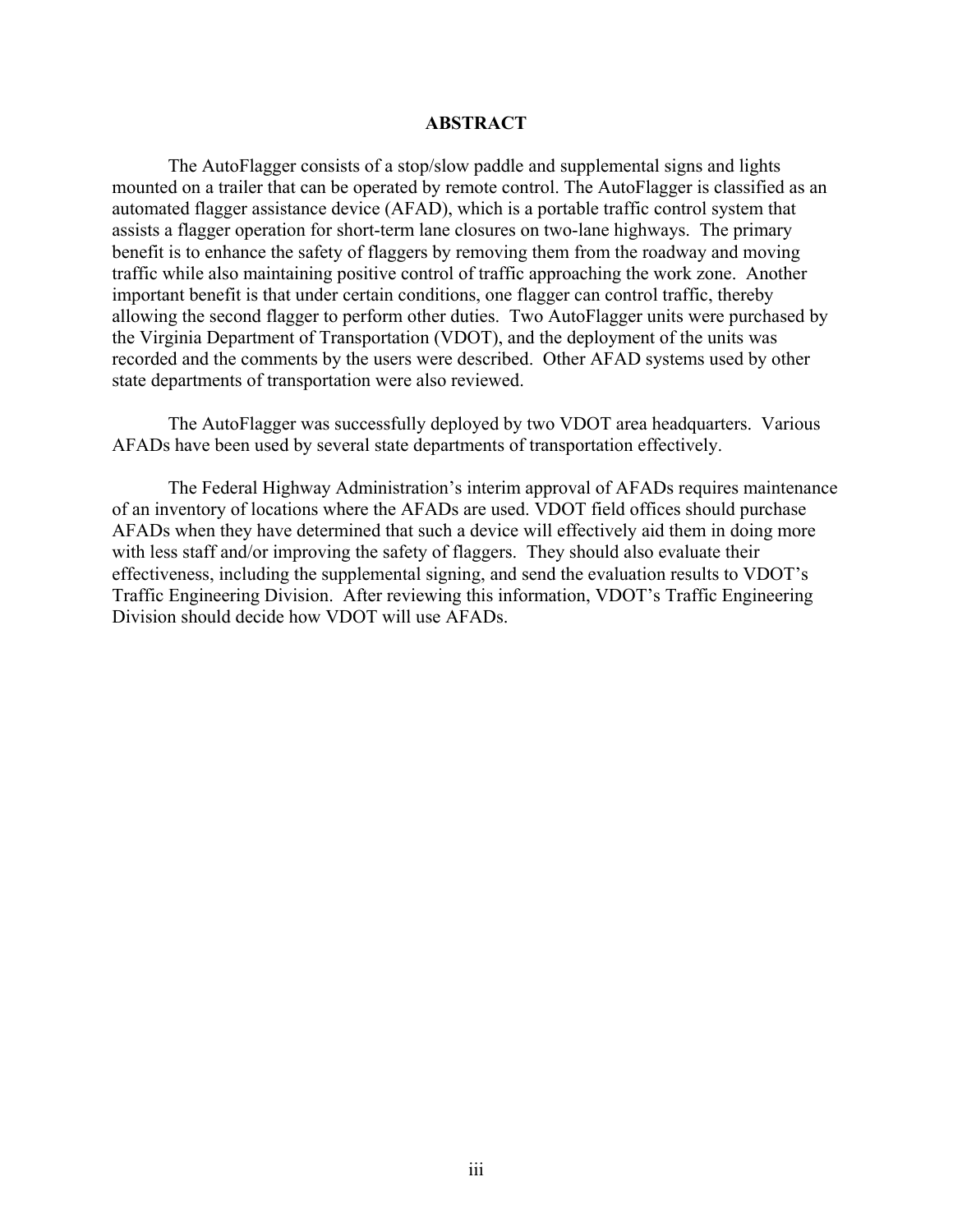#### **FINAL REPORT**

# **EVALUATION OF THE AUTOFLAGGER IN VIRGINIA**

# **B. H. Cottrell, Jr. Associate Principal Research Scientist**

## **INTRODUCTION**

The AutoFlagger is a traffic control device mounted on a trailer that includes the sign faces of a stop/slow paddle and supplemental signs and lights as shown in Figure  $1<sup>1</sup>$ . The AutoFlagger, manufactured by Safety Technologies, is classified as an automated flagger assistance device (AFAD). AFADs are portable traffic control systems that assist a flagger operation for short-term lane closures on two-lane highways.<sup>2</sup> In a typical flagging operation, a flagger is located at each end of the lane closure and uses a stop/slow paddle to direct traffic while positioned in the travel lane. AFADs are used to remove flaggers from the traveled way in temporary traffic control (TTC) zones. A flagger can operate an AFAD by using a radio control unit or a cable directly attached to the  $AFAD<sup>2</sup>$  In either case, the flagger can be positioned well away from the roadway and moving traffic. The primary benefit of this arrangement is to enhance the safety of flaggers while also maintaining positive control of traffic approaching the TTC zone.<sup>2</sup> The Federal Highway Administration (FHWA) has granted interim approval to states to use  $AFADs<sup>3</sup>$ 

The AutoFlagger is a large device consisting of 36-inch stop/slow signs on a trailer 8 ft wide by 13.9 ft long. The supplemental signs mounted below the stop/slow sign are WAIT ON



**Figure 1. AutoFlagger. Source: http://www.AutoFlagger.com/AutoFlagger.htm. Reprinted with permission.**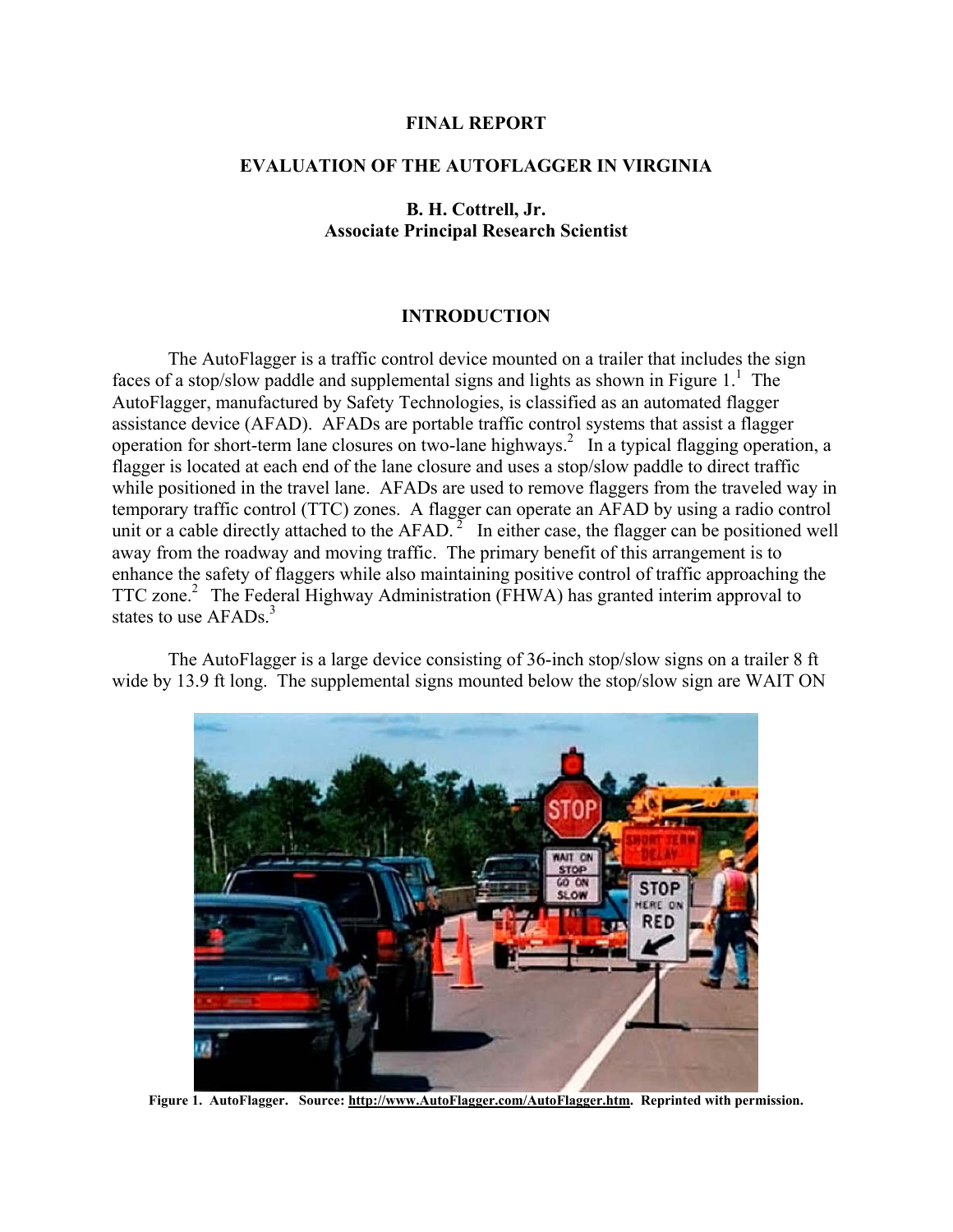STOP (required) and GO ON SLOW (optional). Supplemental lights include a 12-inch red LED signal light with a strobe above the stop sign and two amber or yellow lights with strobes on each side of the slow sign. Other supplemental signs such as STOP HERE ON RED may also be used. An emergency horn can be activated to warn workers of a potential danger such as a motorist not complying with the stop sign. The wireless remote control system allows one operator to control both signs from a strategic location.

# **AutoFlagger Use in Minnesota**

The Minnesota DOT (Mn/DOT) has used the AutoFlagger since 1996.<sup>4</sup> After reviewing the results of a motorist survey, comments from the flaggers who used the device, field review observations by traffic engineering staff, and driver behavior videos, Mn/DOT concluded that the AutoFlagger device provides a useful tool that when used correctly, can enhance the safety of flaggers in work zones on two-lane roadways.

The number of positive responses from motorists was much larger than expected for this unique type of traffic control device. The response from workers has been undeniably positive. Some of the comments were: "it is easy to set up and use," "clearly understandable," and "safe." The fact that the flaggers who tried this device were so overwhelmingly positive about its use bodes well with respect to its acceptance by other workers. Observations and videos of driver's behavior in Minnesota showed that only a very small number of people failed to understand immediately what the device represented and how to respond to it correctly. Understanding of this device should increase as the device is used more.

Thousands of hours of flagging have been logged by Mn/DOT using the AutoFlagger. Every Mn/DOT district has tried the device, and the weather conditions have varied from sunny and hot to cold and dark. During the time this device was used, no crashes occurred; driver compliance was at least as good as with flaggers; and most important, no flaggers were placed in dangerous traffic conditions.

 In the future, Mn/DOT will consider using the AutoFlagger when all of the following conditions exist:

- 1. two-lane, two-way roadways closed to one lane of traffic
- 2. average daily traffic (ADT) less than 1,500 vehicles per day
- 3. distance of lane closure is 800 feet or less for one operator; engineering judgment is recommended for greater distances and multiple operators
- 4. operator(s) has unobstructed view of AutoFlagger and approaching traffic in both directions.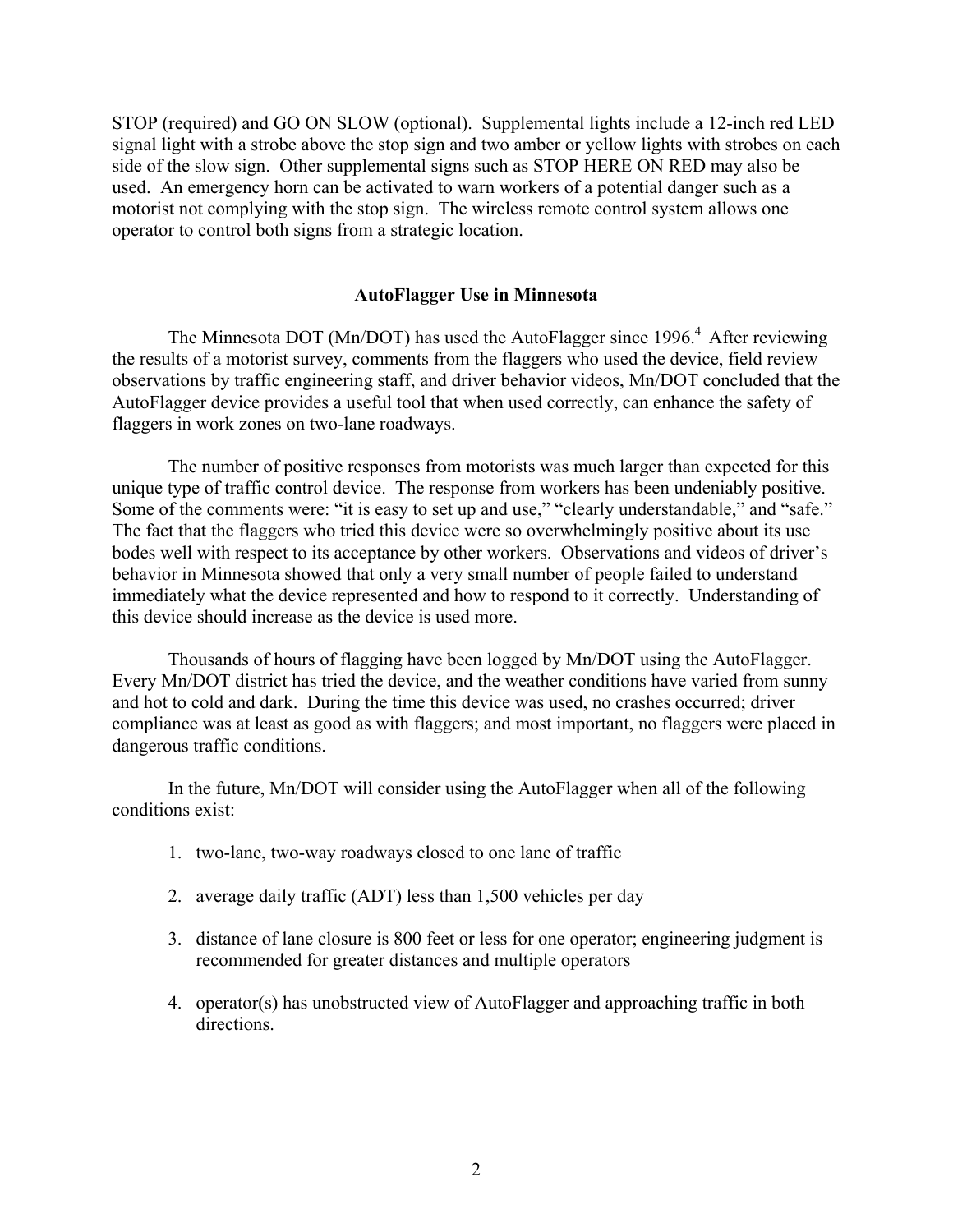Because of this device's acceptance by drivers and workers, the proven field operation reliability, and safety benefits to the flagger(s), Minnesota intends to adopt the AutoFlagger in the Minnesota *Manual of Uniform Traffic Control Devices.* 

#### **Maintenance Operations Research (MOR) Program**

VDOT's Asset Management Division and the Virginia Transportation Research Council (VTRC) collaborated in 2002 to establish the Maintenance Operations Research (MOR) Program. The purpose of the program is to promote innovation in the delivery of the maintenance program by making funds available for research, testing and development of equipment, materials, and procedures. This program is a tool that allows maintenance forces to pilot new technology that will potentially enhance VDOT operations. Once VDOT is convinced that a product merits testing, the product is tested to determine its benefits. The AutoFlagger was recommended for testing under the MOR program.

## **PURPOSE AND SCOPE**

The purpose of this study was to evaluate the use of the AutoFlagger in Virginia. Although the study focused on the AutoFlagger, it was important to be familiar with other available AFADs. Therefore, a secondary purpose was to review other AFADs and document their effectiveness based on their use by others.

## **METHODS**

The following tasks were performed to accomplish the study purpose.

- 1. *Literature review of AutoFlagger and other AFADs.* The search was conducted using computerized transportation literature databases, the Internet and the VDOT Research Library.
- 2. *Determine conditions for AutoFlagger use.* The conditions described for use by Mn/DOT were used in addition to the following: (1) the AutoFlagger was placed as far off the travel lane as possible, and did not extend into the open travel lane; (2) during the first days of operation, a flagger was present at the unit to observe and verify that the unit was functioning properly. As part of the MOR program and this research effort, VDOT's Asset Management Division purchased two units (a unit is defined as a pair of AutoFlaggers) and deployed them in the Chesterfield and Wytheville residencies. The units were housed and deployed in the Beach and Wytheville Area Headquarters (AHQs).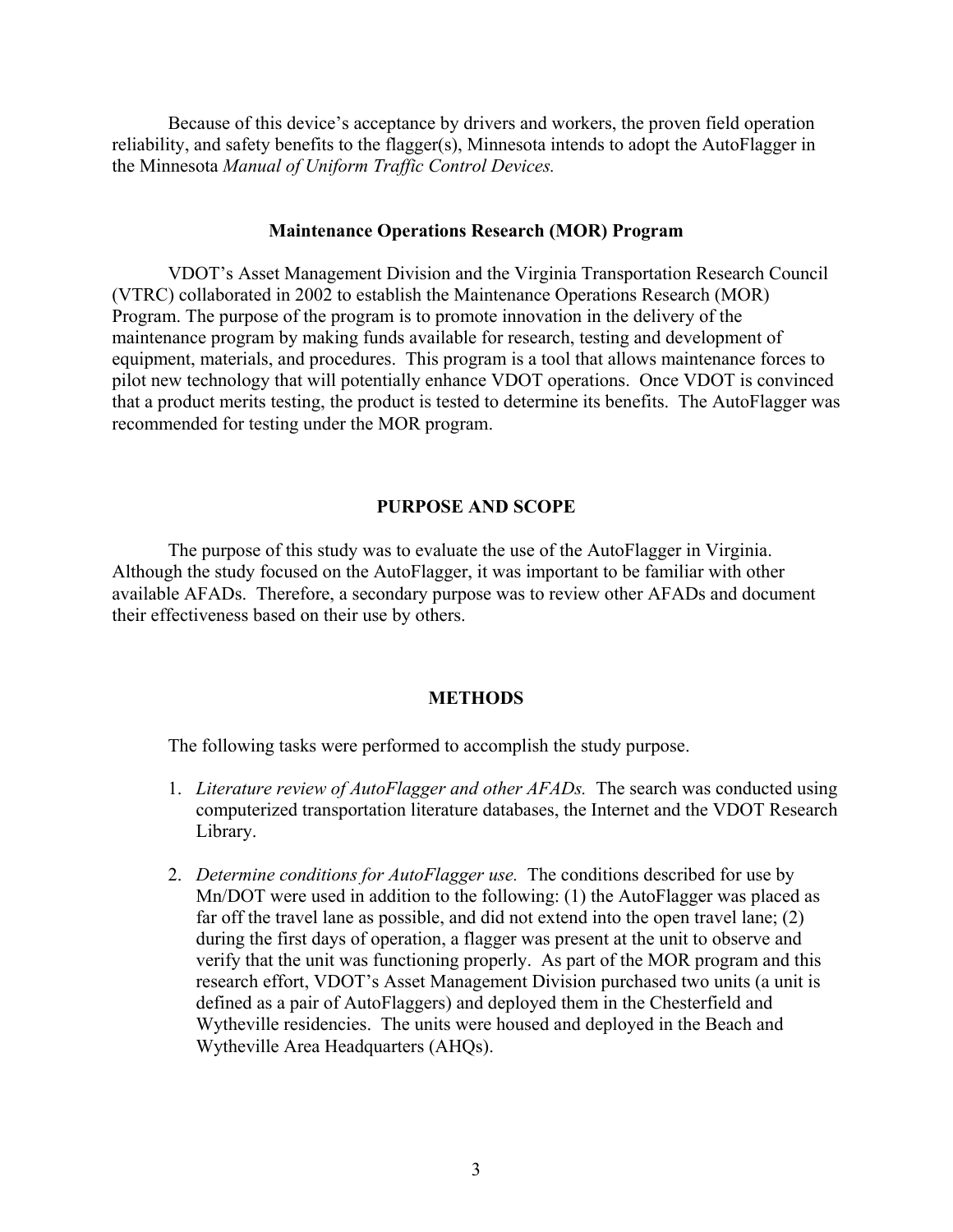- 3. *Log of AutoFlagger deployment and events.* The person assigned the responsibility for the AutoFlagger compiled a monthly log of events that occurred during the deployment. The daily log entry included the time, date, type of work, and location of the AutoFlagger deployment. Any problems experienced with the system, any system maintenance performed, any incidents of driver confusion, any inquiries or comments made by drivers, observed conflicts, hazardous situations, and crashes were recorded. The flaggers and VDOT maintenance crews provided comments about the AutoFlagger. The intent was to capture the events associated with the AutoFlagger deployment without creating an undue burden for the flaggers. The AutoFlagger units were used during a 9-month period by two area headquarters. Monthly reports were sent by the area headquarters staff to VTRC staff. The form used to gather this information is shown in Figure 2.
- 4. *Data compilation and analysis.* The data collected in the monthly logs were compiled and analyzed to assess the performance of the AutoFlagger.
- 5. *Review of other AFADs.* Information on other AFADs was gathered and reviewed. A description and photograph of each AFAD were compared with the AutoFlagger.

## **RESULTS**

### **Literature Review**

The literature focused on the experience of other state DOTs that have used the AutoFlagger. The experience of Mn/DOT was presented in the Introduction. The Kansas DOT (KDOT) also has experience with the AutoFlagger. $5$ 

The AutoFlagger was included in the 2002 Midwest Smart Work Zone Deployment Initiative (MwSWZDI). The larger paddle plus the presence of the trailer made the AutoFlagger much more visible and conspicuous than a human flagger. An attempt was made to track when drivers began to slow for the flagger when STOP was showing and to record the speed of vehicles as they passed the trailer when SLOW was showing. The results are not yet available. KDOT had some problems with the transmitting range for the remote control. It is believed that the manufacturer resolved the problem. In the field, the appearance of the trailer and general operation lived up to expectations. The only disadvantage was the cost. KDOT has continued to be interested in the concept and has requested demonstrations of other products serving the same function but has made no purchase (as of 2005).

## **AutoFlagger Deployment in Virginia**

#### **Wytheville Area Headquarters**

This AHQ deployed the AutoFlagger nine times during January and February 2006 in Grayson County. The total number of hours of deployment was 59, averaging 7.4 hours per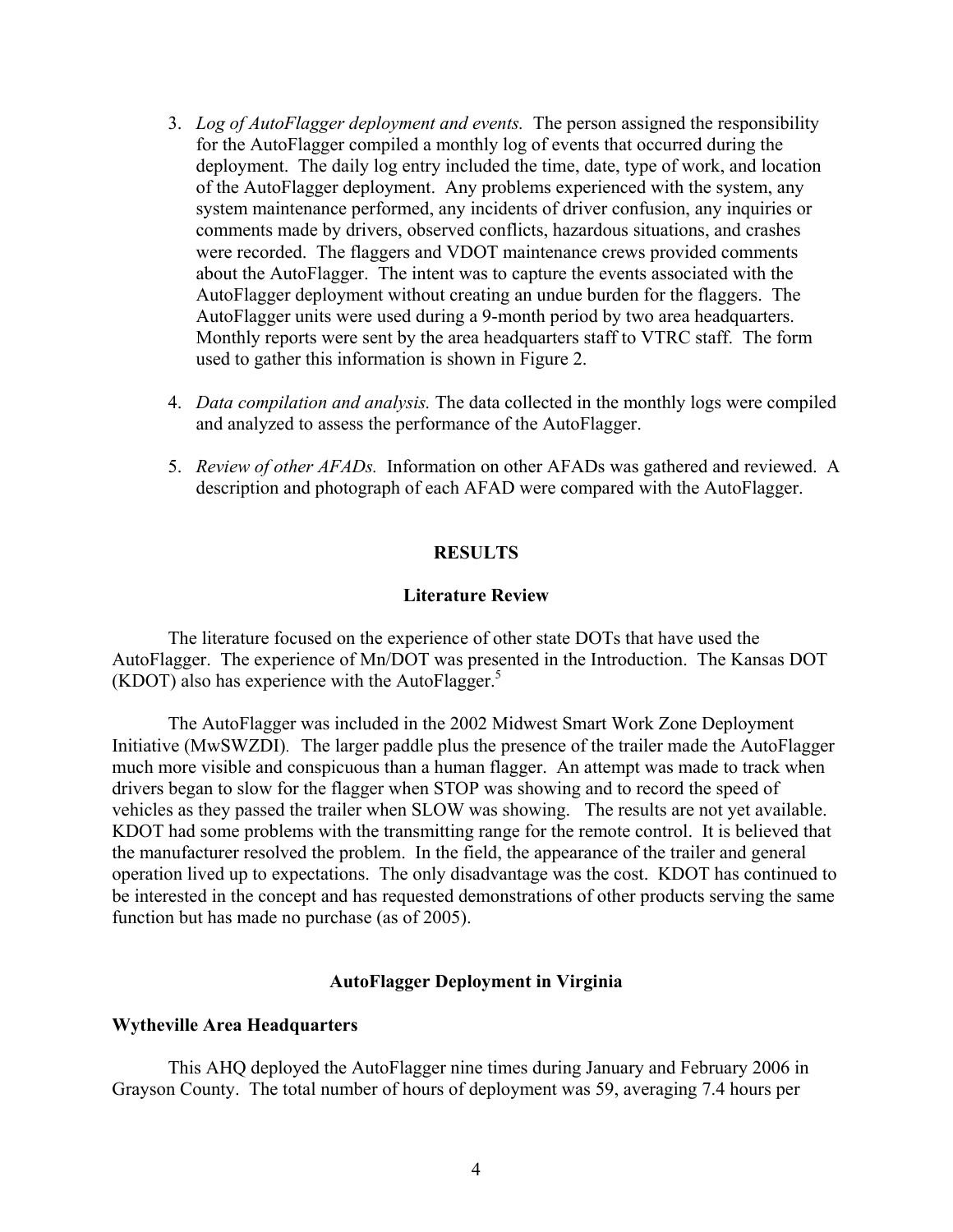# **AUTOFLAGGER DATA COLLECTION FORM**

Name, Residency, and Phone Number: \_\_\_\_\_\_\_\_\_\_\_\_\_\_\_\_\_\_\_\_\_\_\_\_\_\_\_\_\_\_\_\_\_ Month and Year:

| Date | Number of<br>Hours | Route | Location (estimate ADT) | Activity | DESCRIBE the experience, especially any incidents,<br>problems, equipment malfunctions |
|------|--------------------|-------|-------------------------|----------|----------------------------------------------------------------------------------------|
|      |                    |       |                         |          |                                                                                        |
|      |                    |       |                         |          |                                                                                        |
|      |                    |       |                         |          |                                                                                        |
|      |                    |       |                         |          |                                                                                        |
|      |                    |       |                         |          |                                                                                        |
|      |                    |       |                         |          |                                                                                        |
|      |                    |       |                         |          |                                                                                        |
|      |                    |       |                         |          |                                                                                        |
|      |                    |       |                         |          |                                                                                        |
|      |                    |       |                         |          |                                                                                        |
|      |                    |       |                         |          |                                                                                        |
|      |                    |       |                         |          |                                                                                        |
|      |                    |       |                         |          |                                                                                        |
|      |                    |       |                         |          |                                                                                        |
|      |                    |       |                         |          |                                                                                        |
|      |                    |       |                         |          |                                                                                        |

Send the completed form to: Ben.Cottrell@VDOT.Virginia.gov Ben Cottrell Virginia Transportation Research Council 530 Edgemont Road Charlottesville, VA 22903-2454 (434) 293-1932 FAX (434) 293-1990

**Figure 2. AutoFlagger Data Collection Form**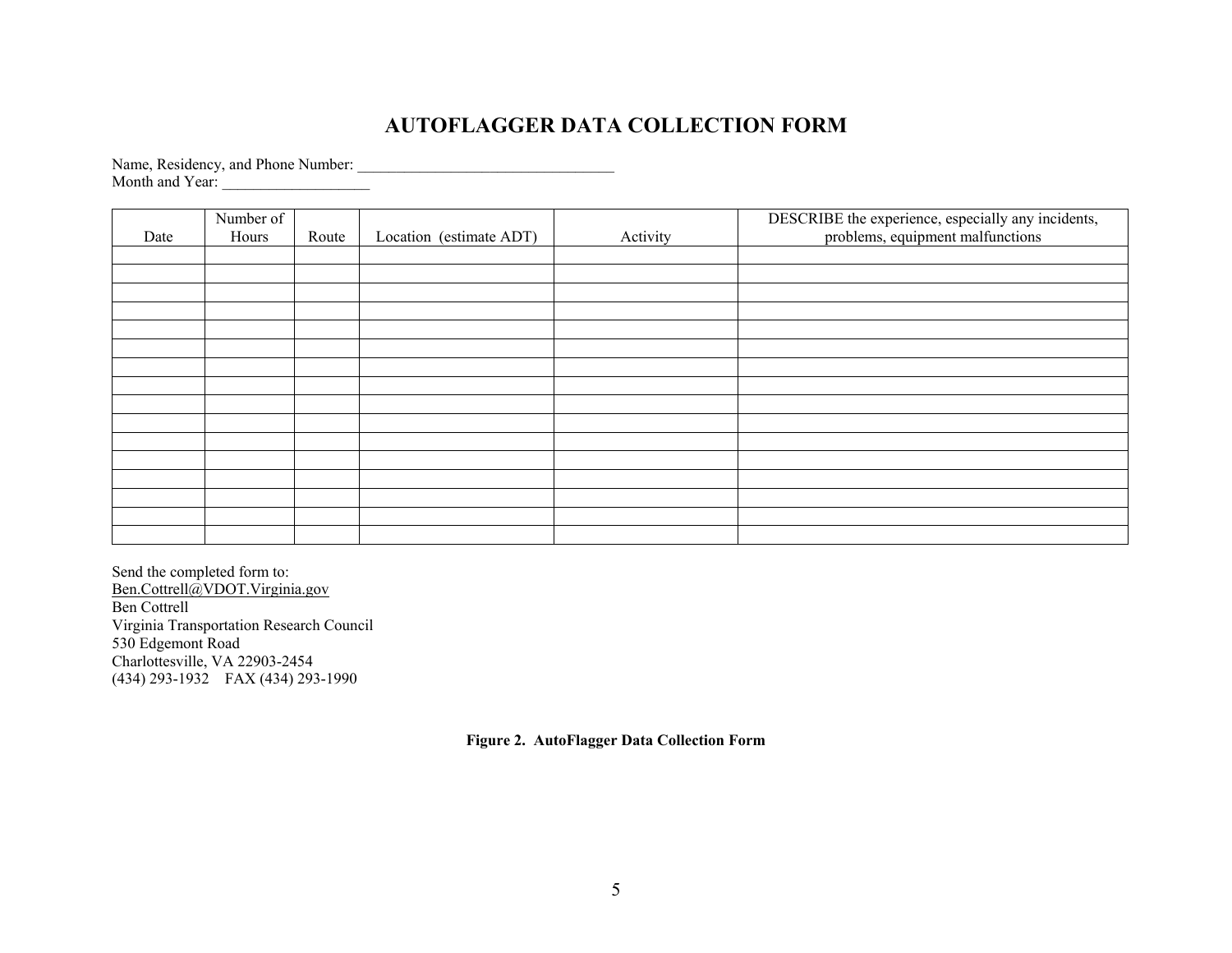deployment on secondary and frontage roads. The estimated ADT on these roads ranged from 100 to 1,600 vehicles per day. The types of projects included bridge repair, tree cutting, pipe installation, and shoulder operations. Work crews were successful in using the AutoFlagger where there were no or narrow shoulders by placing it in the travel lane and using a 50-ft taper of cones in front of the device. With advance signing for flagging operations and good sight distance, this setup was useful and effective. More deployments did not occur because this AHQ limits maintenance operations to mowing during mowing season (early spring to late fall); there were also several construction projects to accomplish with a small staff.

The first deployment of the AutoFlagger by the Wytheville AHQ was free of problems. During the second deployment, three motorists drove by the AutoFlagger. During the third deployment, two motorists drove by. In every instance, a nearby worker/flagger monitoring traffic stopped the violators. After the fourth deployment, during which one motorist drove by, the crew concluded that the WAIT ON STOP—GO ON SLOW sign (see Figure 1) was being misunderstood. Most motorists who drove by would stop and then proceed slowly past the STOP paddle and not wait for the SLOW sign, just as motorists do with a typical stop sign; i.e., motorists would not wait for the sign/paddle to change from STOP to SLOW. Another way to view this is that motorists who drove by would stop and then go on slowly without waiting for the paddle to change to SLOW.

In an attempt to remedy the problem of motorists driving by, for a period of time, workers chose to use WAIT ON STOP and covered up GO ON SLOW with an orange plastic trash bag. The next five deployments were made in this manner, and one motorist drove by. Mn/DOT devised the WAIT ON STOP/GO ON SLOW sign and found it helpful in their operations.<sup>6</sup> FHWA technical provisions for AFADs display two signs; the use of WAIT ON STOP is mandatory, and the use of GO ON SLOW is optional.<sup>2</sup>

 In June 2006, VDOT displayed the AutoFlagger at a safety day sponsored by the Town of Wytheville. In later deployments, the GO ON SLOW sign was not covered and it worked well no motorists drove by. The AutoFlagger was deployed four times after 8 hours each time in August 2006 for pavement patching on secondary roads. No motorists drove by during the 32 hours of operations. AHQ staff speculated that the earlier confusion was due more to the novelty of the AutoFlagger than to the sign message itself. The AutoFlagger was deployed a total 13 times for 91 hours. This AHQ plans to continue using the AutoFlagger and is pleased to be able to free up a flagger to perform other duties. This is especially important and valuable because of the small staff in this work unit.

## **Beach Area Headquarters**

 This AHQ deployed the AutoFlagger on two occasions in December 2005 on Route 60 in Powhatan County (ADT about 5,300). The total hours of the two deployments were 16, or 8 hours per day. The unit was used with the assistance of flaggers who watched to make sure that the operation was safe. The AutoFlagger was placed on the shoulder.

The AHQ supervisor commented that the warning horn needed to be much louder. He tried it to see if his crew could hear it in the work area. Without any traffic or equipment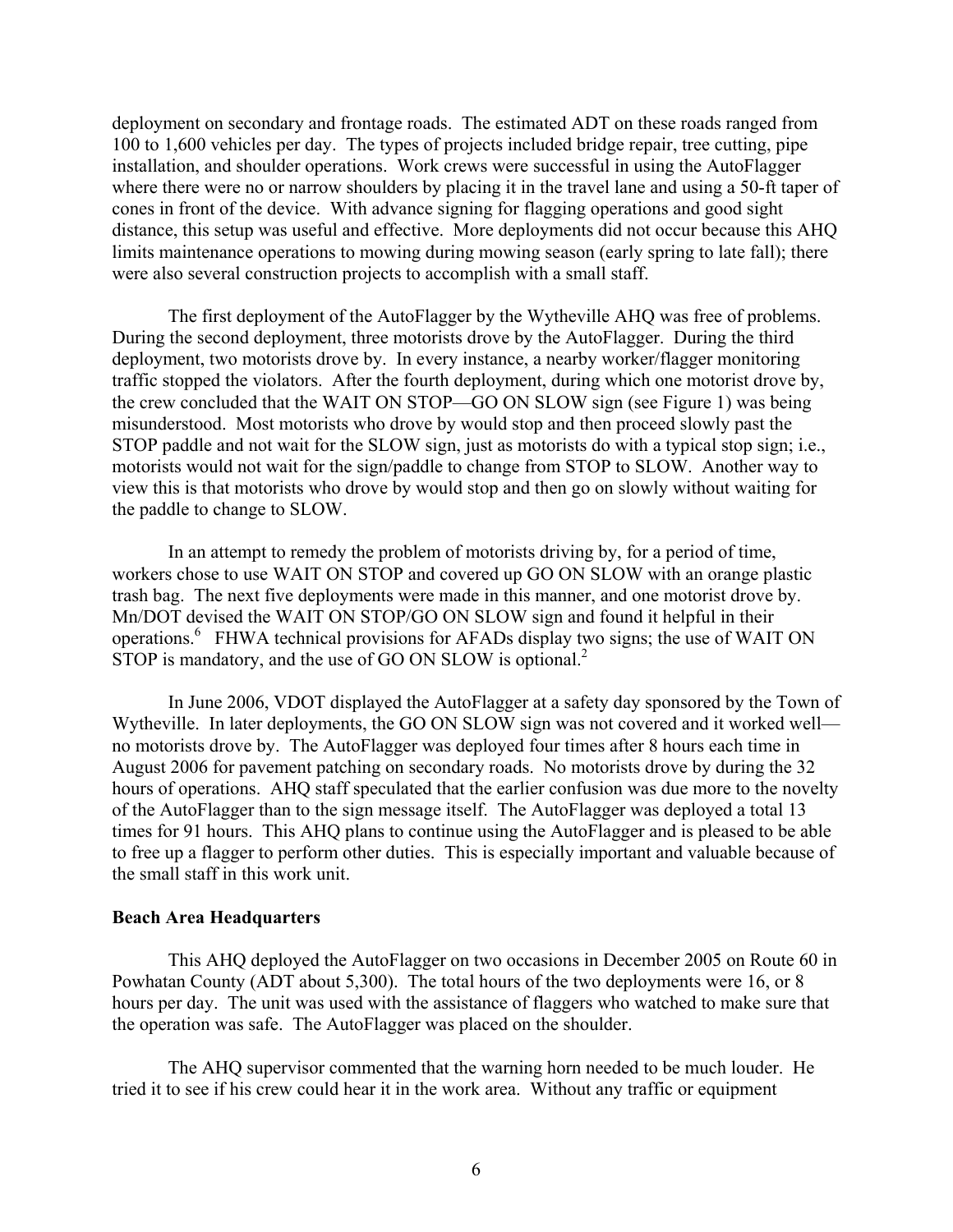operating, the crew barely heard the horn. He believed that if there was any noise being generated by traffic or equipment that the work crew would not have heard the horn at all. The supervisor also thought that the flashing lights could be a little bigger or brighter to be more visible. The unit was not used more frequently in this AHQ because candidate sites with wide shoulders to accommodate the unit on the shoulder were not available. The AHQ staff was more comfortable using the AutoFlagger where it would be mostly off the road. In the supervisor's opinion, the unit would be placed in the road only where there was a long straight section allowing very good sight distance to the AutoFlagger.

### **Other AFAD Systems**

Two types of AFAD systems exist: stop/slow paddles and signal displays. A signal system and a system that offers both options are described here. The systems vary in their costs, features, and available options. In some cases, current cost estimates for the system were not available. This is a sampling of the types of units available and does not include all available AFADs.

#### **Signal: RC Flagman**

The Ohio, Missouri, Wisconsin, and Alaska DOTs have used the RC (for remote controlled) Flagman manufactured by R.C. Flagman, Inc.<sup>7</sup> The unit uses a 12-in LED red signal head for the stop mode along with a gate arm that is lowered to stop traffic (see Figure 3). <sup>8</sup> The slow mode is indicated by a 12-in LED flashing yellow signal and a raised gate arm. The RC Flagman was approved for use in Canada in 1994. Experimentation was conducted using (1) an RC Flagman at both ends of the TTC zone, and (2) one flagger at one end and one RC Flagman at the other end of the TTC zone. No vehicular crashes or incidents involving injury to the flagger were recorded at any of the experimentation sites. The reports from all states were



**Figure 3. RC Flagman. Used with permission of R.C. Flagman Inc., Welland, Ontario, Canada.**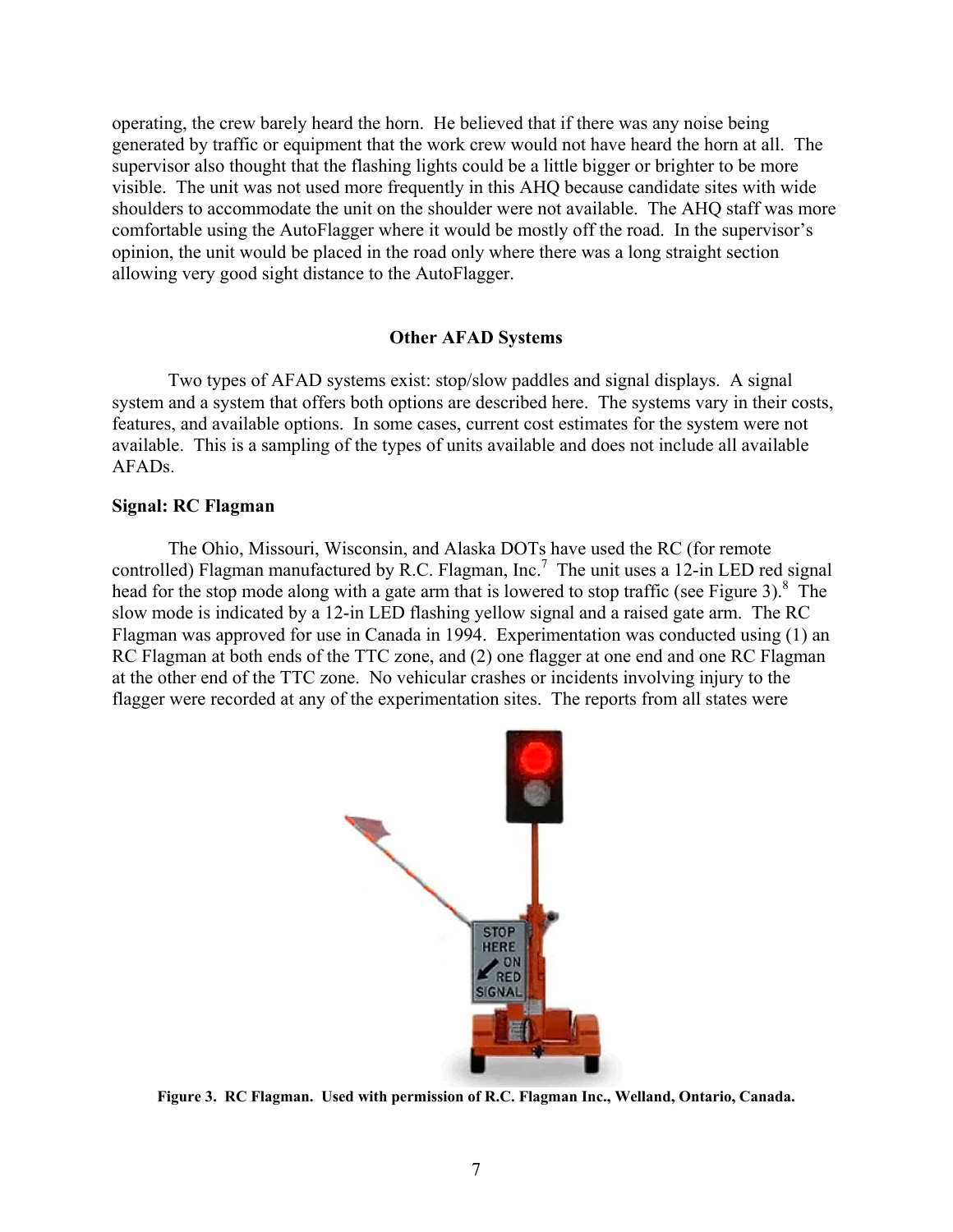positive. The Ohio DOT concluded that comments from the traveling public were very favorable and comments from the flaggers and supervisors using the units were generally favorable on the performance and use including quick setup and removal, ease of use, and a cost-effective way to provide for a one-lane closure. The Missouri DOT (MoDOT) found a benefit/cost ratio ranging from 1.15 to 2.5 for 1 year. The Wisconsin DOT concluded that it is critical for the operator of the remote flagger to have approaching traffic in view while operating the device and to follow proper procedures in determining the appropriate time to stop and release traffic. Adding a flag to the end of the gate arm helps improve the conspicuity of the arm. The estimated cost is  $$14,000.<sup>9</sup>$ 

## **Signal or Paddle: IntelliStrobe**

IntelliStrobe Safety Systems of Springfield, Illinois, offers an AFAD system with various options, including a signal-based or paddle-based system mounted on a base and four legs or on a trailer as shown in Figure 4.<sup>10</sup> This system has been effectively used by MoDOT and KDOT.<sup>11</sup> MoDOT staff who have tested other AFADs noted the unique standard features of the LED lights and the automatic safety (intrusion) alarm.<sup>12</sup> The alarm consists of a pair of pneumatic hoses that extend across the lanes of traffic at each unit. If either device is in the "stop" mode and a motorist violates that end of the zone by crossing the hoses, a 128-decibel safety alarm immediately goes off at that unit and the opposite unit turns to "stop." Although both signal- and paddle-based systems are offered, about 98 percent of the units sold are signal based. The gate arm is standard on all signal systems. The estimated cost of this typical system (two signal units with base and four legs and a wireless transmitter, W1-AG) is \$15,000. The portable transport trailer is a popular option.



**Figure 4. IntelliStrobe Paddle and Signal Systems. Source: http://flaggersafety.com. Reprinted with permission.**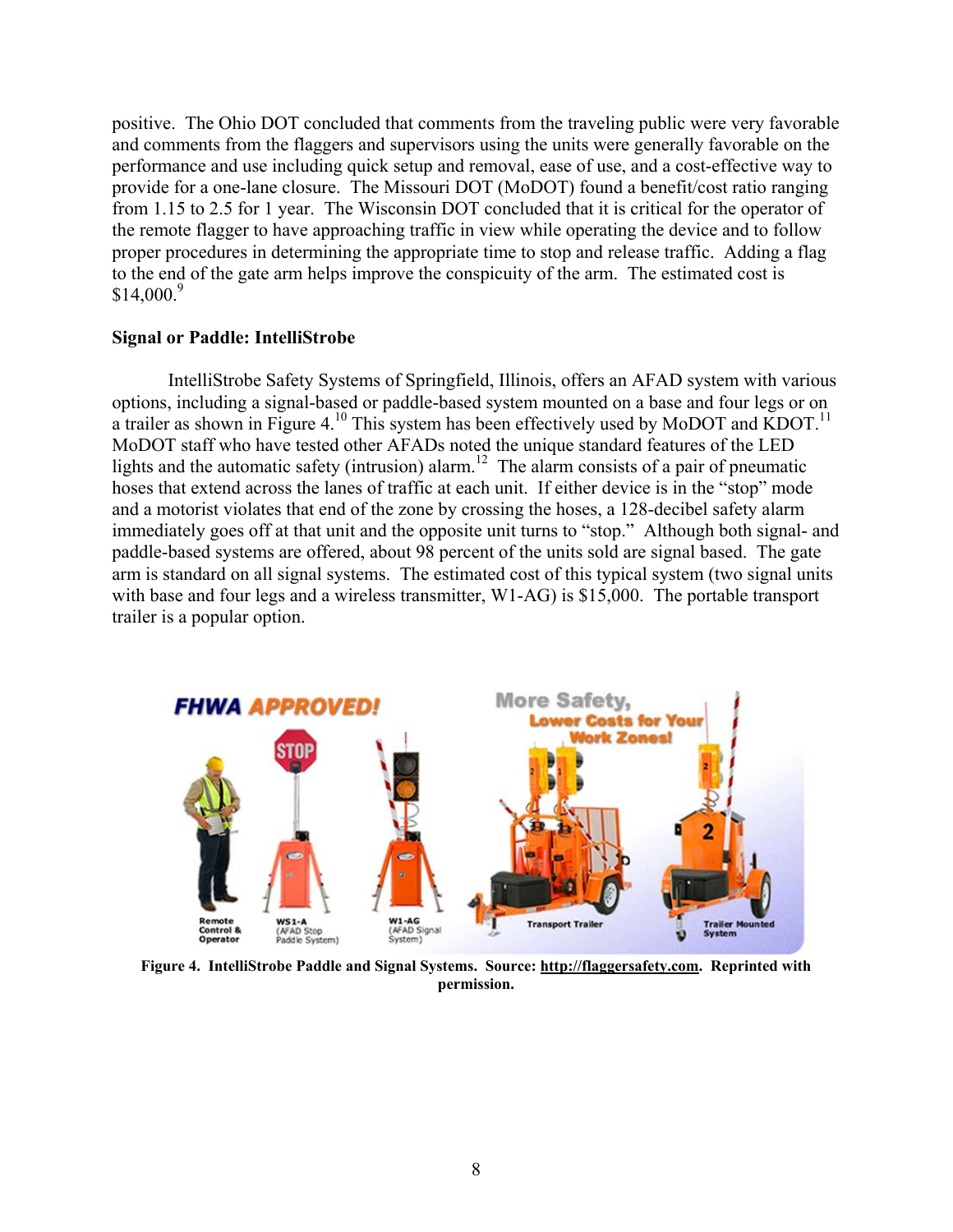#### **DISCUSSION**

#### **Limitations**

 In Task 2, it was stated that the AutoFlagger would be placed as far off the travel lane as possible and would not extend into the open travel lane. This condition severely limited the roads that would be eligible for use of the AutoFlagger. Most two-lane roads do not have shoulders wide enough to accommodate the device. The intent was to begin using the AutoFlagger in a conservative manner by initially complying with this constraint. Once experience was gained, it was expected that the guidelines would be revised and this restriction removed. The Wytheville AHQ staff exercised careful judgment and chose to use the AutoFlagger on roads where it was in the travel lane. In contrast, the Beach AHQ staff chose to follow the guidelines. In June, the Beach AHQ staff was encouraged to consider roads where the AutoFlagger would be partly in the travel lane. The AutoFlagger was viewed as a fixed object being placed in the roadway. Other AHQs in the residency were given the opportunity to use the AutoFlagger but declined. According to the staff there, one characteristic of the area served by this AHQ that limited the use of the AutoFlagger is the higher traffic volumes in the growing suburban area of Chesterfield County. The AutoFlagger has not been deployed in such a manner to date because the staff felt neither comfortable nor safe using it under these conditions.

#### **Comparison of AFAD Systems**

 All systems with documented results have proven to be effective. The AutoFlagger's advantage is its larger size. The two other paddle-based AFADs are much smaller units using 24-inch signs on the paddles. These signs are 50 percent smaller than the AutoFlagger signs. The 36-inch paddle mounted on an 8-ft-wide orange trailer that is usually supplemented with a taper of cones provides the AutoFlagger a large physical presence and target value for visibility. The size of the device also helps it to command respect and attention from the motorists. The size also contributes to its durability through its sturdy construction. The AutoFlagger has a 5 year warranty whereas the other devices have a 1-year warranty. Its size also tends to be the AutoFlagger's major disadvantage because it results in a higher cost. As noted by the Chesterfield staff, its size makes it a fixed object in the travel lane in most deployments. However, this can be overcome by properly placing the unit in the travel lane and using a taper of channelizing devices. The AutoFlagger is now available on a 6-ft-wide trailer. This option reduces its size but maintains the paddle size and durability. It is a matter of perspective and prioritizing what is valued to determine if its size is more of an advantage or disadvantage.

 Based on the literature and VDOT's experience, the paddle- and signal-based AFADs appear to be effective. Both are based on well-established, familiar traffic control devices. There may be some concern regarding whether the supplemental signing for the paddle is clear and not confusing to motorists. Specifically, the Wytheville AHQ's experience suggests that the GO ON SLOW sign may cause confusion. The finding is inconclusive but raises a flag that the signing should be examined and reviewed with future deployments. The use of a gate arm as described in the RC Flagman and IntelliStrobe system should be helpful in informing motorists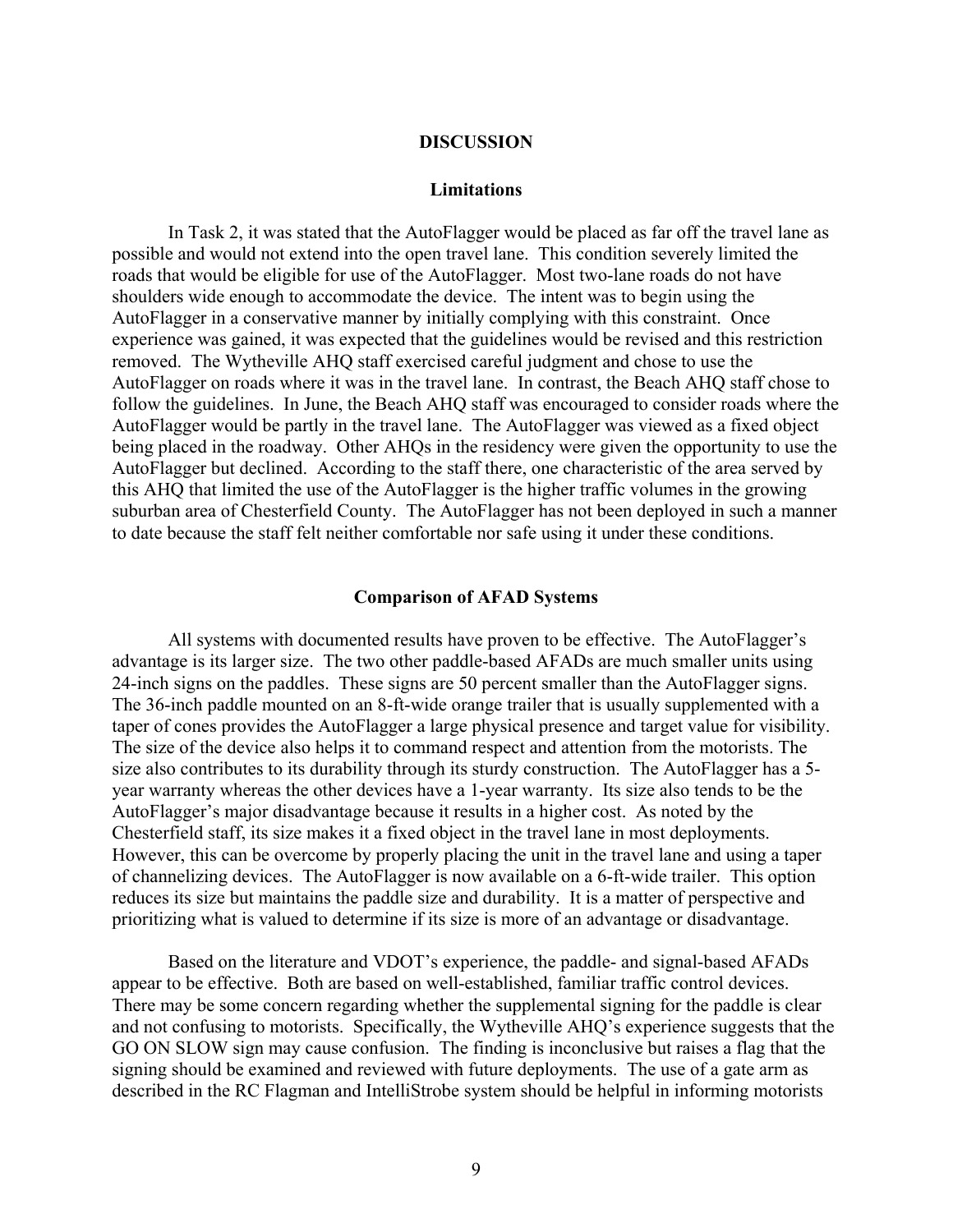to remain stopped and not drive by the stop sign. This option is available on most AFADs including the AutoFlagger. AFADs are a valid tool that state DOTS can deploy to assist in flagging operations.

# **CONCLUSIONS**

- The AutoFlagger was successfully deployed by two VDOT area headquarters.
- The AutoFlagger was most successful under conditions where the staff were motivated to use it based on the need for more staff and safer conditions.
- Various AFADs have been effectively used by several state DOTs.

# **RECOMMENDATIONS**

- 1. *VDOT field offices should purchase AFADs when they have determined that such devices*  will effectively aid them in doing more with less staff and/or improving the safety of flaggers.
- 2. *Users should evaluate the effectiveness of the AFAD during deployment and provide VDOT's Traffic Engineering Division the results.* The evaluation should include a log of the deployments similar to that shown in Figure 2. It may also include a comparison of different AFADs and should include an assessment of supplemental signing used. FHWA interim approval of AFADs also requires the recordation of locations where the AFADs are used.
- 3. *Once this information is reviewed by VDOT's Traffic Engineering Division, they should make definitive decisions as to how VDOT can further deploy AFADs.*

# **COSTS AND BENEFITS ASSESSMENT**

 There are two primary benefits to using the AutoFlagger: flaggers can be positioned away from the roadway and moving traffic, and if sight distance permits, one flagger can control both AutoFlagger units.

The savings incurred by using one flagger rather than two can be estimated. The AutoFlagger costs \$25,000 for one unit. A typical hourly rate for a flagger is \$15.33 according to the Wytheville AHQ. To recoup the cost of the AutoFlagger, 1,631 hours (or 204 days, assuming 8 hours per day or 0.86 year, assuming 1,900 hours per year) of flagging will be needed. This annual estimate assumes that the worker spends 100 percent of the time as a flagger. In practice, crews perform various activities and not all require flagging. Assuming that the AutoFlagger is used 25 and 50 percent of the time yields 3.4 and 1.7 years, respectively, to recoup the cost. The more frequently the AutoFlagger is used, the quicker the return on the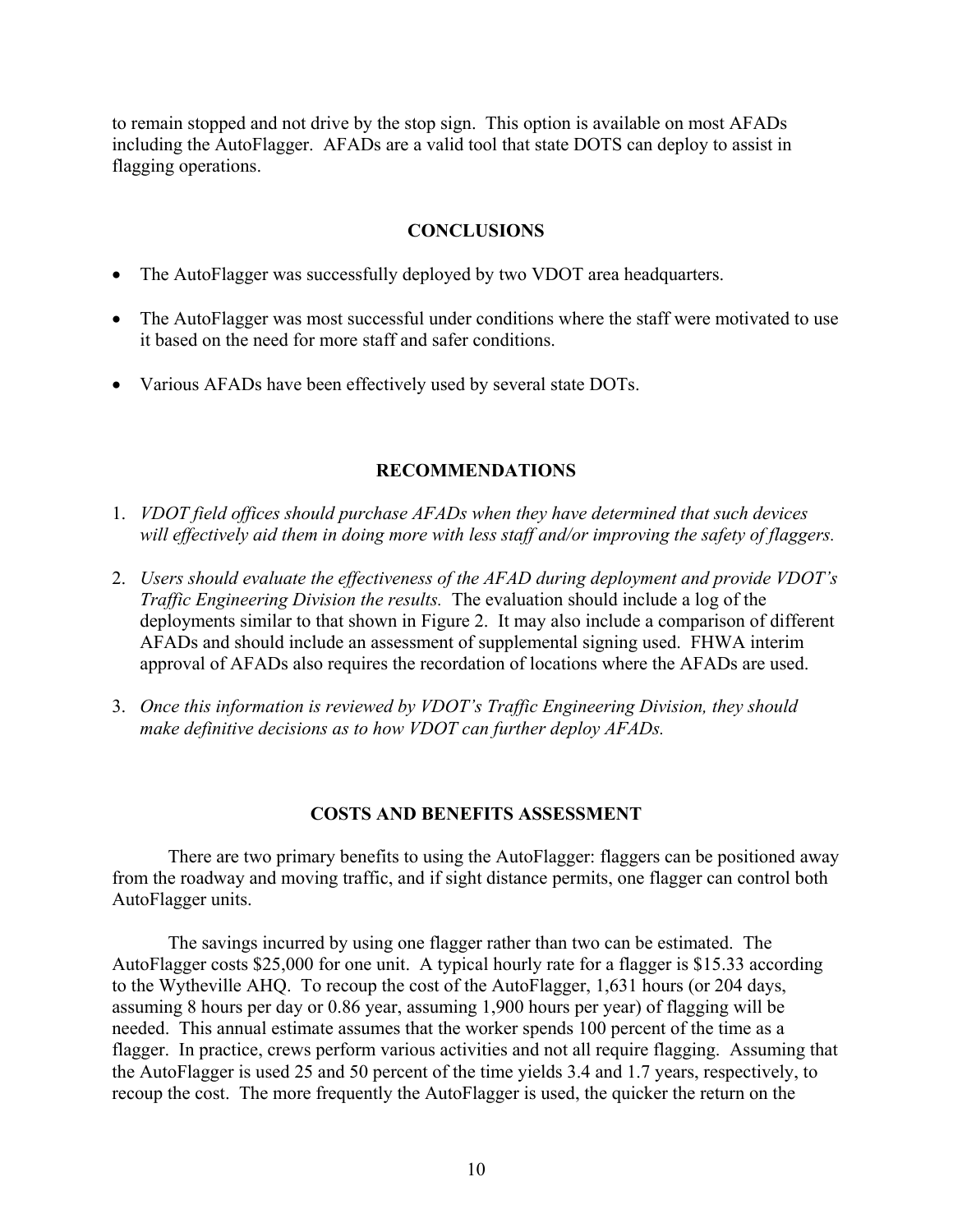investment. Other AFADs are smaller and less expensive, with costs ranging from about \$14,000 to \$15,000. Accordingly, the cost of these systems would be recouped in a shorter time period.

 A potential disadvantage of using AFADs is that from time to time flaggers provide warnings, instructions, or answers to motorists' questions. The flagger controlling the AFAD can still perform this function except that he or she may be more difficult to find since the flagger position would be away from the travel lane and flagging device.

## **ACKNOWLEDGMENTS**

The author expresses his appreciation to Donnie Cook, Wytheville Area Headquarters, and Joe Walta, Beach Area Headquarters, for their assistance in monitoring the AutoFlagger deployment. The Technical Review Panel included James Bryant, Dave Rush, Wayne Varga, and Michael Perfater. Thanks to Linda Evans for editing the report.

## **REFERENCES**

- 1. Safety Technologies. http://www.AutoFlagger.com/AutoFlagger.htm. Accessed July 25, 2005.
- 2. Federal Highway Administration. *Technical Provisions for AFADs.* Revised January 27, 2005. http://mutcd.fhwa.dot.gov/pdfs/ia\_afad\_tech012705.pdf. Accessed July 25, 2005.
- 3. Federal Highway Administration. *Revised Interim Approval of Automated* Flagger Assistance Devices in Temporary Traffic Control Zones (IA-4R), January 28, 2005. http://mutcd.fhwa.dot.gov/pdfs/ia\_afads012705.pdf Accessed July 28, 2005.
- 4. Minnesota Department of Transportation. *AutoFlagger Research Project: Final Report.* St. Paul, 2005. http://www.dot.state.mn.us/trafficeng/workzone/AUTOFLAGGERfinalreport2005.pdf Accessed July 25, 2005.
- 5. Meyer, E. Email, August 28, 2006.
- 6. Jackels, J. Email, August 8, 2006.
- 7. Federal Highway Administration. *Experimenting Agency Comments on AFADs,* 2005. http://mutcd.fhwa.dot.gov/pdfs/ia\_afad\_comments.pdf. Accessed September 1, 2006.
- 8. R.C. Flagman, Inc. http://www.rcflagman.com/rcf2.4.htm. Accessed September 5, 2006.
- 9. DiFrancesco, J. Email, September 12, 2006.